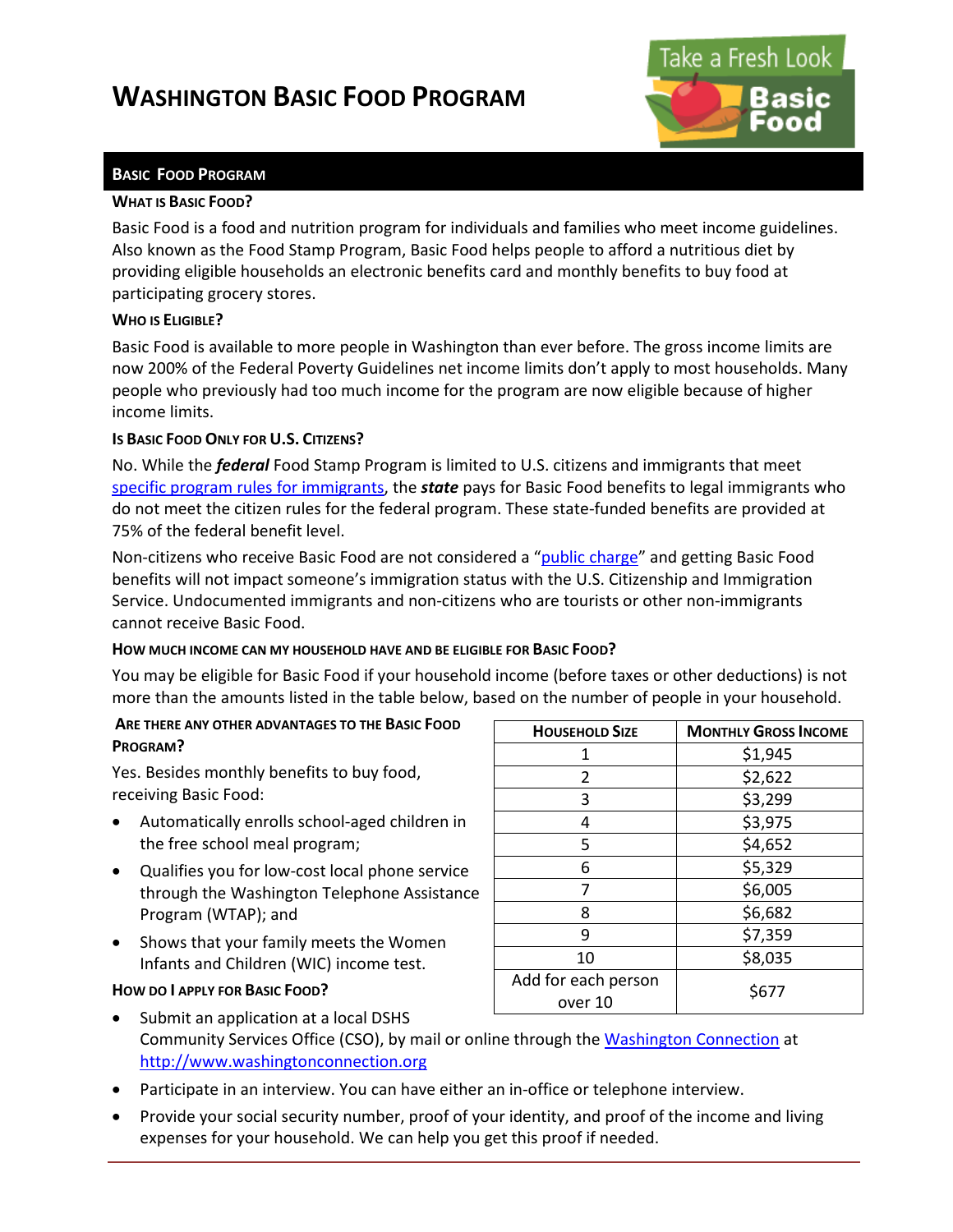# **WASHINGTON BASIC FOOD PROGRAM**



# **BASIC FOOD BENEFIT AMOUNTS**

### **HOW ARE MONTHLY FOOD BENEFITS CALCULATED?**

Basic Food benefits are an additional support to supplement the income that your household spends each month on food. Your benefits are determined using limits set by the federal government.

First, we subtract allowable deductions from your income. These deductions include living expenses like rent, mortgage, utilities, childcare and child support.

Next, we calculate your household benefit by subtracting 30% of the remaining income from the maximum monthly benefit for your household size. Households with little to no income usually receive the maximum benefit. Most households receive an amount somewhere in the middle.

# **DO ASSETS LIKE A HOME, CAR, OR MONEY IN THE BANK IMPACT ELIGIBILITY FOR BASIC FOOD?**

No. There is no asset test for Basic Food. You can own a home, have a reliable car, have money in checking or savings accounts, or a retirement plan and still be eligible for Basic Food.

### **WHAT IS THE MONTHLY BENEFIT AMOUNT FOR BASIC FOOD?**

Monthly benefit amounts vary based on the number of people living in your household, your income, and living expenses that you pay for. The **average** monthly benefit families received in June 2013 was about \$235. The **highest** monthly benefits are:

| <b>Household Size</b> | <b>Max. Monthly Benefit</b> | <b>Household Size</b>         | <b>Max. Monthly Benefit</b> |
|-----------------------|-----------------------------|-------------------------------|-----------------------------|
| 1                     | \$189                       | 5                             | \$750                       |
| 2                     | \$347                       | 6                             | \$900                       |
| 3                     | \$497                       |                               | \$995                       |
| 4                     | \$632                       | 8                             | \$1137                      |
|                       |                             | <b>Each Additional Person</b> | \$142                       |

The **lowest** monthly benefit for a household of one or two persons is \$15. Households with higher income or lower living expenses receive a lower monthly benefit. The calculation required by the federal government may cause some people to be eligible for the minimum \$15, and sometimes even zero dollars per month.

If your household has three or more persons, there is no minimum benefit.

# **IS IT WORTH IT TO KEEP MY BASIC FOOD IF I'LL RECEIVE ZERO OR \$15?**

Only you can decide if Basic Food is helpful for your family. When deciding, please consider that while enrolled in Basic Food:

- If your income decreases or your expenses increase, you can call to report this and we will determine if this change in circumstance would increase your benefits. You will not have to reapply or have another interview.
- If your household receives some amount of monthly food benefits, school-aged children in your household are **automatically enrolled** in the free school meals program—no additional work is required to sign up. Many families receiving Basic Food get the free meals and would not qualify if they applied directly through the school.
- You are eligible for low-cost local phone service through the Washington Telephone Assistance Program (WTAP). Call 1-888-700-8800 for more information. To sign up, you must call your phone service provider and give your client ID number, social security number and date of birth.
- Your family meets the Women Infants and Children (WIC) income test. If you have an infant or toddler in your household, you can use your Basic Food award letter as verification.